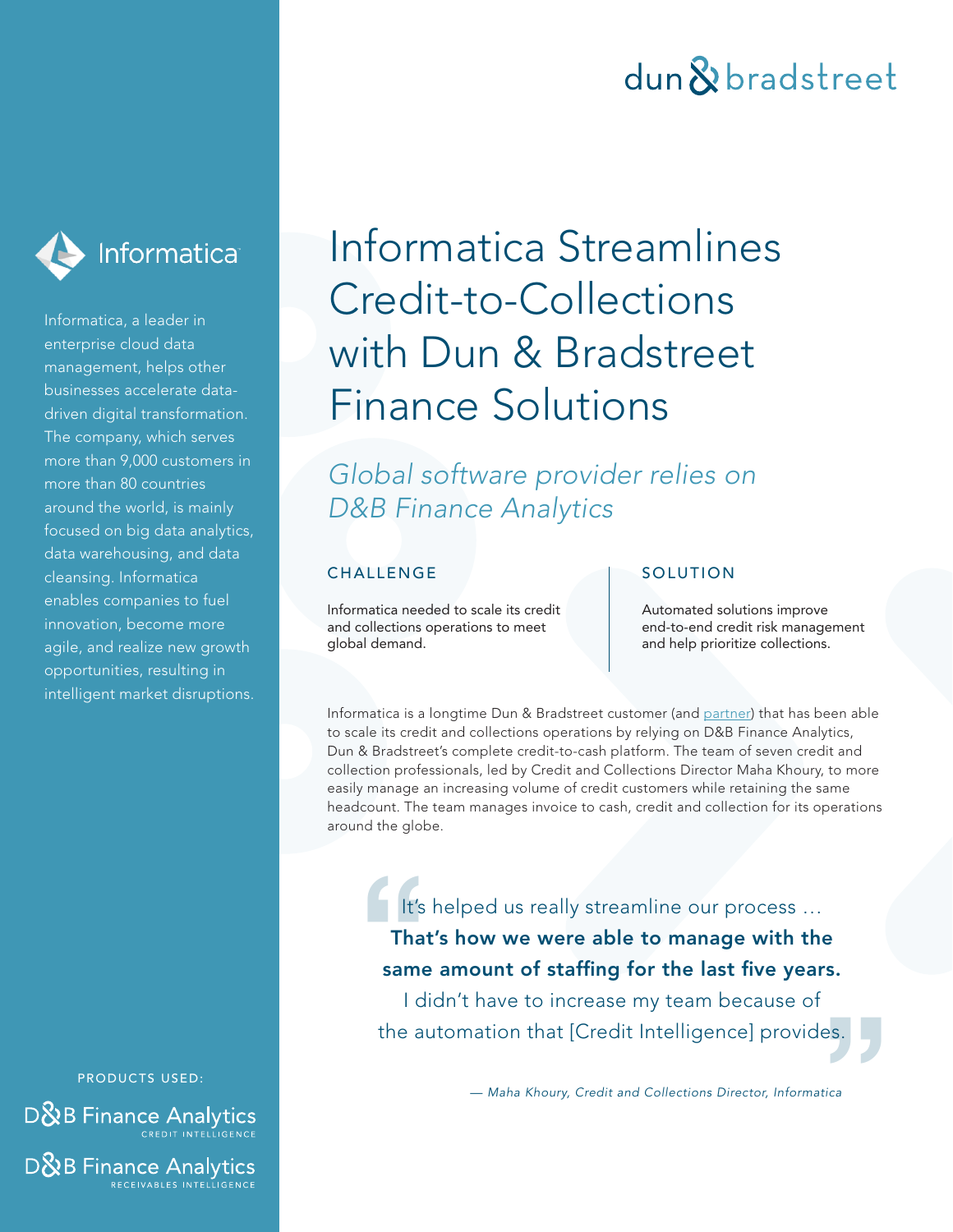### dun & bradstreet

#### CREDIT INTELLIGENCE IMPROVES CREDIT RISK MANAGEMENT

Thje end-to-end risk credit risk management that Credit Intelligence provides allows Khoury's team to make instant decisions on new applicants, standardize their review processes, conduct advanced portfolio and account analysis, and more effectively manage and monitor their accounts. Receivables Intelligence, which is integrated into Credit Intelligence, has greatly improved their collections process.

In addition, they use the D&B Credit Check for Salesforce app, which allows Informatica's sales teams to run instant credit checks in Salesforce using custom scorecards that meet its decisioning requirements. Without having to rely on the credit team for routine decisions, Informatica has been able to shorten its sales cycle.

This app really saved us a lot of time. We built [decisioning] rules in the background that assign credit limits based on our threshold of risk. And so, when sales clicks on the app in SFDC, it goes into [Credit Intelligence], it reads all the rules, then it comes back into SFDC with the credit limit approval and with the reasons why we approved it. **There**<br> **The**<br> **There**<br> **CHEPE**<br> **CHEPE**<br> **CHEPE**<br> **CHEPE**<br> **CHEPE**<br> **CHEPE**<br> **CHEPE**<br> **CHEPE**<br> **CHEPE** ence],<br>:he cre<br>roved

— *Maha Khoury, Credit and Collections Director, Informatica*

This level of automation has allowed Khoury and her team to focus their resources on "managing the exceptions," which happens when the credit request was declined and requires further review. Using the D&B Credit Check for Salesforce app, Informatica has been able to automate between 90% - 95% of decisions on customers in the US and between 80% and 85% of new credit decisions for most other countries. (Khoury makes clear that such a high level of automation using custom scorecards is achievable at Informatica because of the nature of the high-tech industry. Many of its customers are in the Fortune 1000 and so are not considered "risky" and requiring a manual review.)

Khoury trusts Dun & Bradstreet's business decisioning data and analytical insights to power Informatica's scorecards. Its proprietary risk scores – the D&B PAYDEX, D&B Failure Score, D&B Delinquency Score, and the D&B Rating – are calculated alongside other data points such as net worth, number of employees, and years in business.

"[Credit Intelligence] provides the scoring so we can just take their scores and use them in our own scorecards. We have them broken down by percentages depending on the importance. Based on those we determine how much we want to assign the credit limit," Khoury said.